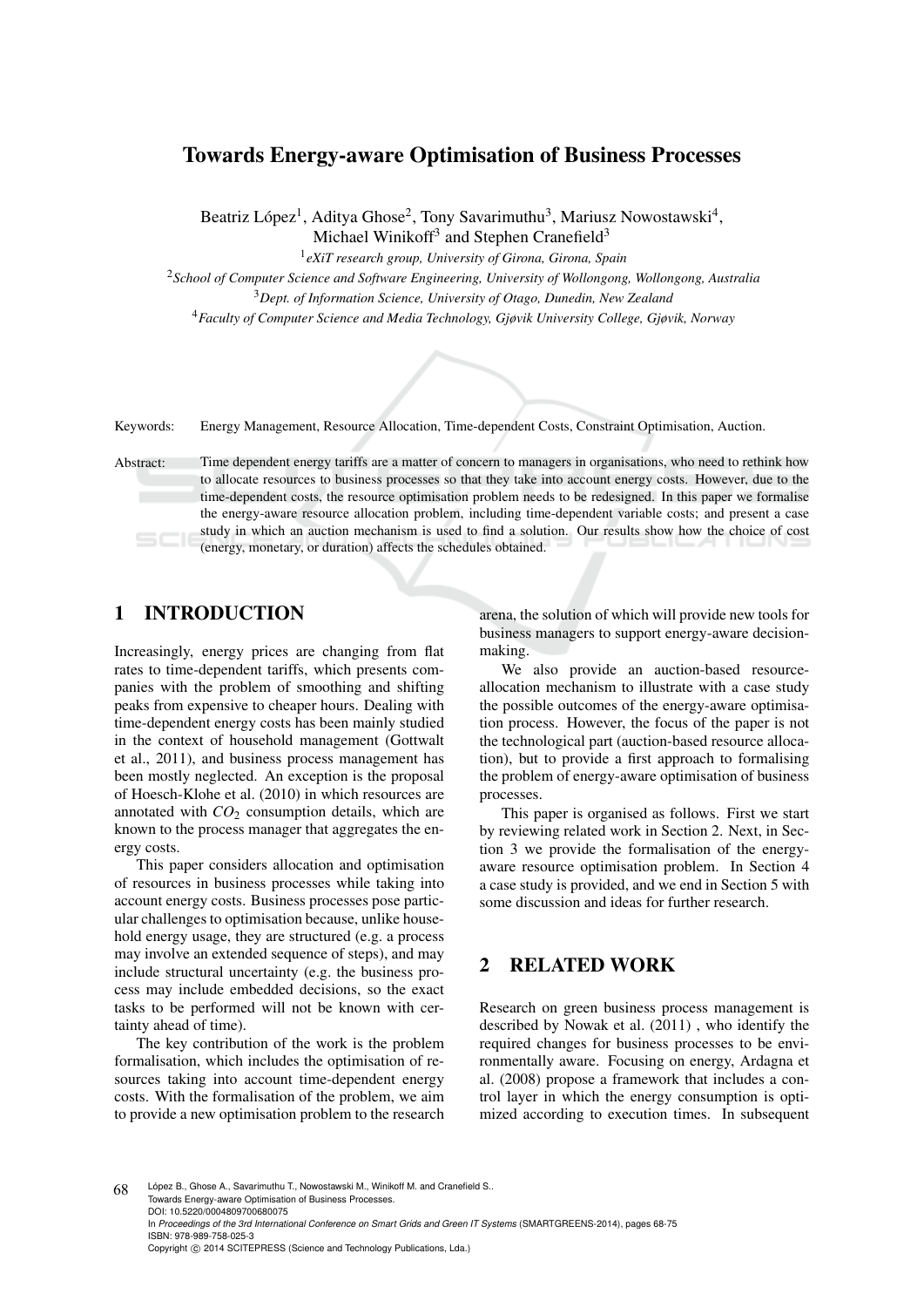work, Cappiello et al. (2010) describe a tool for validating the desired energy consumption. All of these approaches are based on web services and a task is assigned to at most one service. By contrast, our work allocates a given task to bundles of services (i.e. resources).

The timeline-based scheduling work of Chien et al. (2010) is similar to our work in that they have a collection of business process instances, each of which has resource requirements. A key difference between their work and ours lies in the fact that they are able to drop business process instances. Furthermore, we deal with time-dependent costs of resources, which they do not.

Time-variable cost functions have been recently considered by the constraint community (Simonis and Hadzic, 2010), but the solution proposed can only be applied in centralised environments and is not applicable to our business process model. More generally, traditional research on the job shop problem and workflow resourcing considers a one-to-one mapping of tasks to machines, whereas we allow a task to require multiple resources. Other differences include our allowance for uncertainty in the workflow (through the presence of XOR nodes), and our use of abstract tasks.

### 3 PROBLEM FORMULATION

We address energy optimisation issues in the context of resource allocation for business processes. The main inputs of our problem are the tasks to be performed and their sequencing dependencies, the resources available, constraints on the time and resource availability, and the cost function that characterizes the optimisation target.

#### 3.1 Tasks

Formally we define a set of all the task instances involved in a given workload  $T = \{t_1 \dots t_m\}$ . Each task has an associated duration that is not fixed, but depends on the resources used. We then define a business process instance *B* as being a graph  $B = (V, E)$ where the vertices are one of the following: a task *t<sup>i</sup>* , one of a set of XOR nodes  $X = \{x_1, \ldots, x_k\}$ , or either the distinguished start node *s* or end node *e*. Formally  $V = T \cup X \cup \{s, e\}$ . As usual, *E* is a set of pairs of vertices  $(v, v')$  where  $v, v' \in V$ . Each XOR node  $x_i$  has an associated set of options:  $option(x_i) = {B_{x_i}^1, \ldots, B_{x_i}^{k_i}}$ where each of the elements of the set  $B_{x_i}^j$  is a graph, as defined above. In other words, we have a top-level

graph *B* which may have some nodes that are themselves place-holders for one of a set of sub-graphs. We require that the tree of graphs is finite—the leaf graphs are those with no XOR nodes  $(X = \{\})$ .

The interpretation of XOR nodes is that eventually at run time each  $x_i$  is replaced by one of its subgraphs  $B' \in option(x_i)$ . This replacement is repeated until there are no XOR nodes remaining. Since there is a choice of  $B' \in option(x_i)$  for each  $x_i$ , this process is non-deterministic. It results in a "decided" graph which has  $X = \{\}$ , i.e. no XOR nodes.

This run-time recursive replacement of each XOR node with one of its alternative subgraphs models the "don't know" non-determinism of workflow execution, where there may be different sub-workflows for performing a complex job, but the one that will be used for any workflow instance will be decided at run time (due to resource availability or other situational factors that we do not attempt to model).

We use  $v \leftrightarrow v'$  to denote that there is a path from *v* to  $v'$ , defined in the usual way<sup>1</sup>, and use  $v_1 \rightarrow v_2 \rightarrow v_3$ as shorthand for  $v_1 \rightsquigarrow v_2 \land v_2 \rightsquigarrow v_3$ .

We require the graph  $(V, E)$  to be well-formed, which we define to mean that there are no arcs to the start node ( $\neg \exists v. (v, s) \in E$ ); there are no arcs from the end node  $(\neg \exists v \cdot (e, v) \in E)$ ; there are no cycles  $(\neg \exists v \in V \lor \neg v)$ ; and for any node  $v \in V$  (apart from the start and end nodes), there is a path from *s* to *v* and from *v* to  $e$  ( $\forall v \in (V \setminus \{s, e\})$ ).  $s \rightsquigarrow v \rightsquigarrow e$ ).

## 3.2 Resources

Each task requires *resources* in order to be carried out. We define a set of known resource types  $RT =$  ${r_1, \ldots, r_n}$ . We use multisets to represent the set of available resources, *AvailRS*, and the resources that are allocated to each task in a process schedule. A multiset over *RT* (a "resource multiset") is defined by a characteristic function  $R: RT \to \mathbb{N}$  indicating how many copies of each element of *RT* appear in the multiset<sup>2</sup>. For convenience we will write multisets using standard set notation<sup>3</sup>, but with the possibility of ele-

 ${}^{1}v \rightsquigarrow v' \equiv (v, v') \in E \vee (\exists v'' \ldotp (v, v'') \in E \wedge v'' \leadsto v')$ 

<sup>2</sup>This definition of multisets does not allow for realvalued quantities of resources to be represented, but this is not a limitation: we could easily extend the notation to use real numbers, or assume that the unit of measurement is sufficiently fine grained that natural numbers are not a limitation, for instance, measuring coal in units of grams.

<sup>&</sup>lt;sup>3</sup>We use standard definitions of multiset relations and functions (Syropoulos, 2001):  $R_1 \subseteq R_2 = \forall r \in RT.R_1(r) \leq$  $R_2(r)$ . We distinguish between a maximum-based set union (∪) and an accumulating union (⊎):  $R_1 \cup R_2 = g$  where  $\forall r \in$  $RT.g(r) = max(R_1(r), R_2(r))$  and  $R_1 \oplus R_2 = g$  where  $\forall r \in R$  $RT \nvert g(r) = R_1(r) + R_2(r).$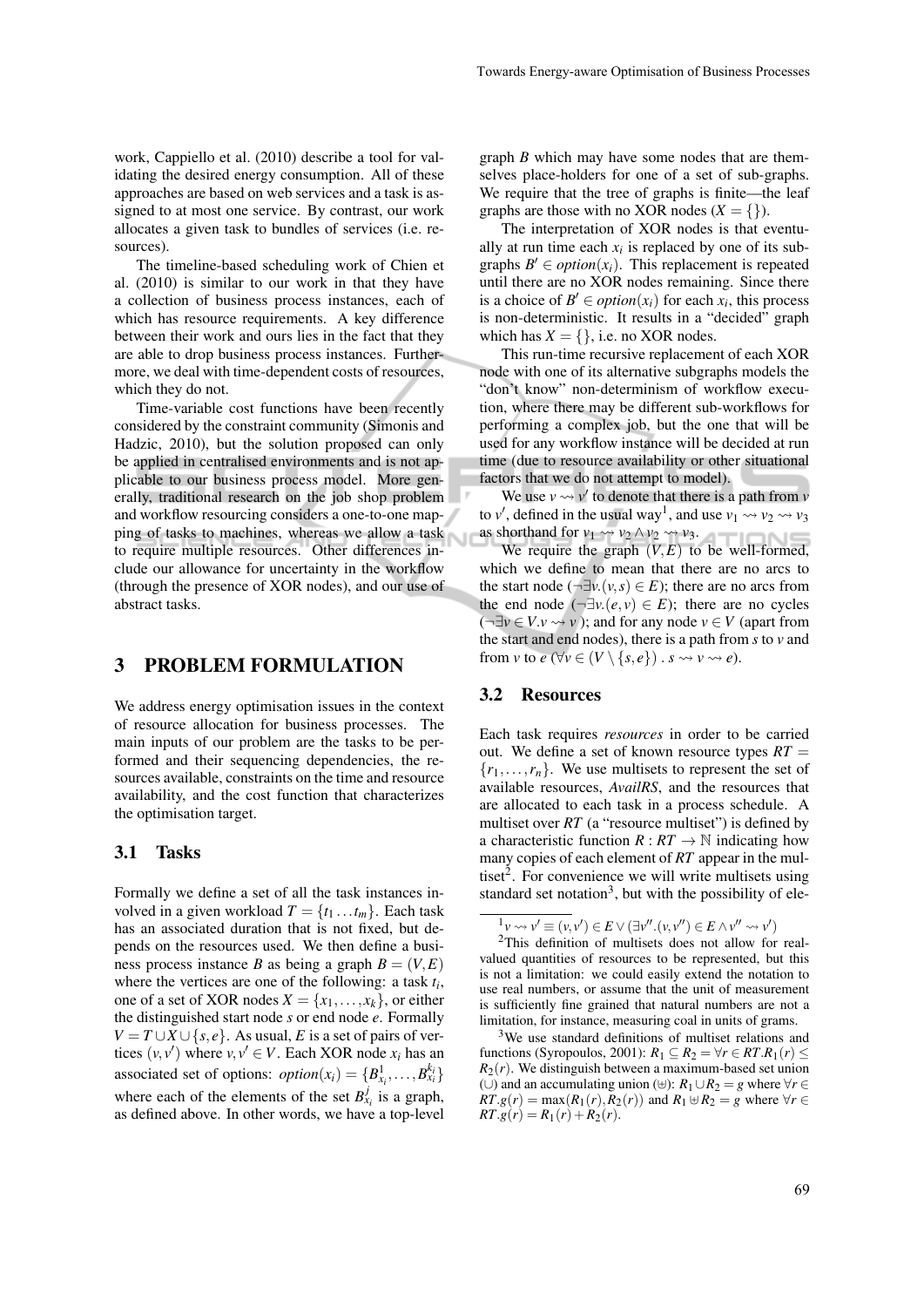ments appearing multiple times. We will also use the abbreviation  $a^n$  to represent *n* copies of an element, e.g.  $\{a^2, b\} = \{a, a, b\}.$ 

Each resource type has associated monetary and energy costs. As discussed earlier, a key requirement is that these costs may vary over time. Formally we define the monetary cost  $cost(\tau_1, \tau_2, r_i)$  and energy cost *energy*( $\tau_1$ , $\tau_2$ , $r_i$ ) as being functions from a time interval  $[\tau_1, \tau_2]$  (i.e.  $\tau_1 \le t \le \tau_2$ , where  $\tau_1 < \tau_2$ ,  $\tau_1, \tau_2 \in \mathbb{N}$ ) and a resource type  $r_i \in RT$  to a cost (a real number), representing the *total* cost of *one* unit of resource type  $r_i$  over the given time interval.

We also define time-dependent monetary and energy *set-up* costs, *setup\_cost*( $r$ , $t$ <sub>1</sub>, $t$ <sub>2</sub>, $\tau$ <sub>2</sub>) and  $setup\text{-}energy(r, t_1, \tau_1, t_2, \tau_2)$ , representing additional costs (or cost savings) that apply when a resource of type *r* is used for a task  $t_1$  starting at time  $\tau_1$  and the next task for the resource is  $t_2$  starting at  $\tau_2$  (not necessarily immediately after the end of  $t_1$ ). A resource type *r* may also have a minimum set-up time that must be allowed between its use for a task  $t_1$  starting at  $\tau_1$  and its next task  $t_2$ , denoted *setup time*( $r, t_1, \tau_1, t_2$ ). Unlike the set-up cost and set-up energy cost, we assume that this does not depend on  $t_2$ 's starting time.

Note that, because our representation doesn't distinguish between different instances of a given resource type, set-up costs and times can only be nonzero for resource types where there is a single instance available, i.e.  $AvailRS(r) = 1$ . We use  $RT<sup>1</sup>$  to denote those resource types for which exactly one instance is available.

Finally, we generalise the set-up costs and times to also apply to XOR nodes: setup  $cost(r, t_i, start_i, x_j, start_j)$  is defined as the *maximal* cost over those tasks in the subgraphs of the XOR node that are *initial* for *r*. Given a set of subgraphs, a task is initial for *r* if it is possible for it to be the first task using *r* to be executed in one of the subgraphs, i.e. if we only consider tasks that use  $r$ , it is an initial task. We define *setup*<sub>*cost*( $r$ , $x$ <sub>*j*</sub>, $star$ *j*, $t$ *i*, $star$ *i*<sub>j</sub>) in an analogous way</sub> (in terms of tasks in  $x_j$  that are *final* for *r*), and extend this to define the set-up cost between two XOR nodes in terms of a maximum over the tasks that are final for *r* in the set of options for the first XOR node and those that are initial for *r* in the set of options for the second XOR node.

We link tasks and resources by defining  $need(t_i)$ which denotes the resources that task *t<sup>i</sup>* requires. In order to model "don't care" nondeterminism, where there are multiple ways of achieving a task, and we are happy to have the choice be dictated by the needs of other processes, we define  $need(t_i)$  as a *set of alternative requirements*. Furthermore, for each alternative resource requirement, we also specify the duration of the task when those resources are allocated to it. Formally,  $need(t_i) = \{(R_1, d_1^i) \dots (R_{k_i}, d_{k_i}^i)\}$ , where each  $R_i$  is a multiset and each  $d_j^i$  is a natural number denoting the duration of task  $t_i$  if the  $j^{\text{th}}$  resource multiset is used.

## 3.3 Schedules

A *schedule S* for a business process assigns to each task a starting and ending time (respecting the sequencing constraints) and resources (such that the available resources are not exceeded at any point in time). Formally, a *schedule S* is a set of task records:

$$
S = \{s_1, \ldots, s_m\} \cup \{s'_1, \ldots, s'_k\} \cup \{(start_s, end_s, \{\}, s), (start_e, end_e, \{\}, e)\}\
$$
(1)

There are two types of task records: *s<sup>i</sup>* which correspond to tasks, and  $s'_j$  which correspond to XOR nodes. A task record  $s_i$  is a tuple  $s_i =$  $(s*tant<sub>i</sub>*,*end<sub>i</sub>*,*RS<sub>i</sub>*,*t<sub>i</sub>*)$  where *start<sub>i</sub>* is the start time of the task's performance, *end<sup>i</sup>* is the completion time,  $RS<sub>i</sub>$  is a multiset of resources assigned to the task, and  $t_i$  is the task. For convenience we include task records for the start and end nodes. These are treated as tasks that take no time to perform (so  $start_s = end_s$ and  $start_e = end_e$ ) and have no resource requirements (so  $RS_s = RS_e = \{\}\)$ ). An XOR node record is a tuple  $s'$ <sup>*j*</sup> = (*start<sub>j</sub>*, *end<sub>j</sub>*,  $\tilde{S}_j$ ,  $x_j$ ) where *start<sub>j</sub>* and *end<sub>j</sub>* are respectively the start and end times,  $x_j$  is the XOR node identifier, and *S<sup>j</sup>* is a *set of sub-schedules*, i.e. a schedule for each sub-graph in  $option(x_i)$ . We require that *start<sup>j</sup>* must be the smallest of the starting times of a schedule in  $S_j$ , and similarly *end<sub>j</sub>* must be the largest finishing time of a schedule in  $S_j$ .

Schedules are subject to various constraints related to tasks, set-up times, and resources. First, the task records in a schedule must satisfy a number of constraints: (i) each task *t<sup>i</sup>* has a single corresponding task record  $s_i$ ; (ii) each XOR node  $x_j$  has a single corresponding XOR node record  $s'_{j}$ ; (iii) each task  $t_i$ is allocated the resources specified by one of the resource multisets in  $need(t_i)$ , and takes the corresponding specified length of time to be executed<sup>4</sup>; and  $(iv)$ the task start and end times must satisfy the constraint that  $(t_i, t_j) \in E \implies end_i \leq start_j$ .

Second, the above constraints on the schedule need to be extended to respect set-up times: where a (singleton) resource of type *r* is used by *t<sup>i</sup>* and then by  $t_j$ , the schedule must satisfy the stronger constraint *end*<sub>*i*</sub> + *setup\_time*( $r$ , $t$ *i*, *start*<sub>*i*</sub>, $t$ *j*)  $\leq$  *startj*. Note

<sup>&</sup>lt;sup>4</sup> Formally, for some  $(R_j, d_j^i) \in \text{need}(t_i)$ :  $R_i = R_j$ , and  $end_i - start_i = d^i_j$ .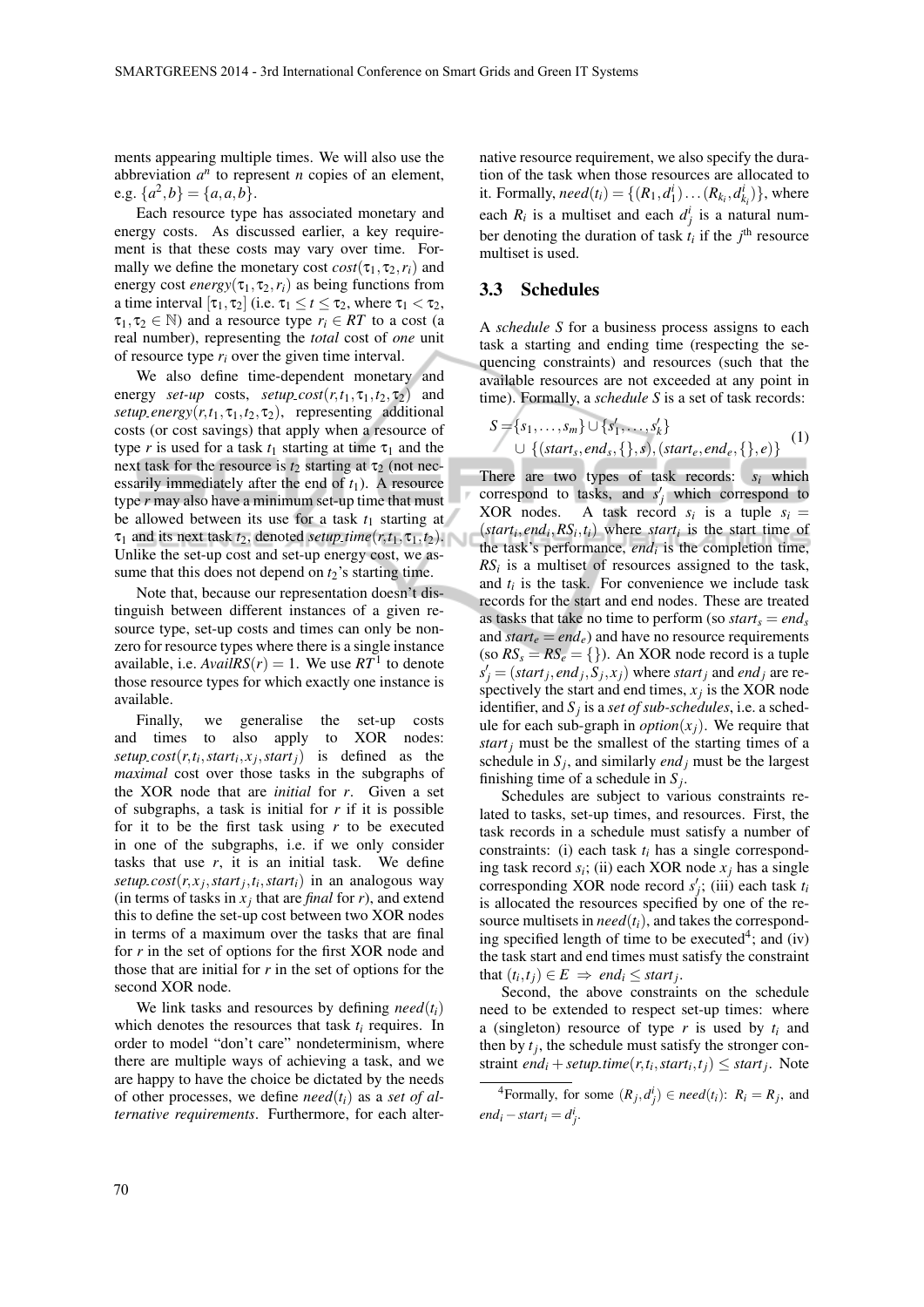that  $t_i$  and  $t_j$  may not be constrained to occur in sequence. We therefore define this additional feasibility constraint using a singleton resource schedule *S r* which, given schedule *S* and singleton resource type  $r$ , is a list of the task records for those tasks (both  $s_i$ ) and  $s'_{j}$ ) that use resource *r*, sorted by starting time. The additional feasibility condition is then:  $\forall r \in$  $RT^1 \forall (t_i, t_j) \in S^r$  . *end*<sub>*i*</sub> + *setup\_time* $(r, t_i, start_i, t_j) \leq$ *start*<sub>*j*</sub> where  $(t_i, t_j) \in S^r$  denotes the selection of adjacent elements in the list, i.e.  $S^r = \langle \dots, t_i, t_j, \dots \rangle$ .

Third, having defined the constraints that ensure a schedule is feasible with respect to time (including set-up times), we now define the feasibility of a schedule with respect to the available resources (*AvailRS*). We begin by defining functions that accumulate the resources used by a schedule *S* at time τ:

$$
res(\tau, (start_i, end_i, RS_i, t_i))
$$
\n
$$
= \begin{cases}\nRS_i & \text{if start}_i \leq \tau \leq end_i \\
\{\} & \text{otherwise}\n\end{cases}
$$
\n
$$
res(\tau, (start_j, end_j, S_j, x_j)) = \bigcup_{s \in S_j} res(\tau, s)
$$
\n
$$
Res(\tau, S) = \biguplus_{s \in S} res(\tau, s)
$$

The first function (*res*) takes a time τ and a task record  $s_i$  or  $s'_j$  and returns the resources required for the task at time  $\tau$ , which will, for  $s_i$ , be either  $RS_i$  if the task is being performed at time  $\tau$ , or the empty set; and for  $x_j$  is simply the maximum of the resources required at time  $\tau$  over the sub-schedules in  $S_i$  (we need to use the maximum since we do not know which option will be selected). The second function (*Res*) takes a time  $\tau$  and an entire schedule, and collects the resource requirements for a given time  $\tau$  across all the tasks. Finally, a schedule *S* is feasible with respect to the available resources *AvailRS* if and only if  $\forall \tau \, \text{start}_{\mathcal{S}} \leq \tau \leq \text{end}_{e}$ .  $\text{Res}(\tau, S) \subseteq \text{AvailableS}.$ 

#### 3.4 Optimisation Costs

Finally, we need to define the *cost* of a given (feasible) schedule. In fact there are three costs that we consider: the energy cost, the monetary cost, and the time. The energy cost of a schedule is defined as fol $lows<sup>5</sup>$ :

$$
Cost_e(S) = \sum_{s \in S} Cost_e(s)
$$
  
+ 
$$
\sum_{r \in RT^1} \sum_{(t_i, t_j) \in S^r} setup_{energy(r, t_i, start_i, t_j, start_j)}
$$
  

$$
Cost_e(s_i) = \sum_{r \in RT} RS_i(r) \times energy(start_i, end_i, r_j)
$$

<sup>5</sup>For convenience we overload *Cost<sup>e</sup>* to operate on both schedule and task records.

$$
Cost_e((start_j, end_j, S_j, x_j)) = \max_{S \in S_i} Cost_e(S)
$$

Finally, the time cost is simply the makespan:

$$
Cost_t(S) = end_e - start_s
$$

In other words, the cost of a schedule is the sum of the costs for each of the task entries *s<sup>i</sup>* and the XOR entries  $s'_{j}$  (first term) and the sum of the set-up costs (second term). Note that because the set-up cost is defined over both task and XOR nodes, and *S r* includes both types of nodes, the second term includes the setup costs between tasks and XOR nodes. To compute the cost of an individual task record, we compute for each resource type the cost of a single unit of that resource type across the given time interval, and multiply by the number of resource type units  $RS<sub>i</sub>(r)$ allocated. For XOR records, we take the maximum across the options. Similarly, we define the monetary cost, and finally, the time cost is simply the makespan:  $Cost<sub>t</sub>(S) = end<sub>e</sub> - start<sub>s</sub>$ 

## 3.5 Problem Statement

Given a workload represented by graph *B*, the problem we are tackling is to find a feasible schedule *S* which minimises the three cost functions ( $Cost \in$ , *Cost<sup>e</sup>* and *Costt*). This is a multi-criteria optimisation problem in which we cannot assign *a priori* a greater importance to any given criterion, and so we are looking not for a single "optimal" solution, but for a set of Pareto points.

## 4 CASE STUDY

In this section we address the problem by means of an auction mechanism, with the aim of illustrating the different solution outcomes that arise when each of the energy, monetary cost, and makespan (i.e. time cost) are given precedence.

#### 4.1 Auction Implementation

Auctions have been widely used for task and resource allocation among different entities with the particularity that the price of the resource allocation is decided when clearing the market (Chevaleyre et al., 2006). When auctioneers demand tasks to be performed by bidders (resource agents), the mechanism is known as a reverse auction. The protocol followed in such auctions includes the main following steps:

1. The auctioneer sends a request for proposal, in which the tasks to be performed are specified.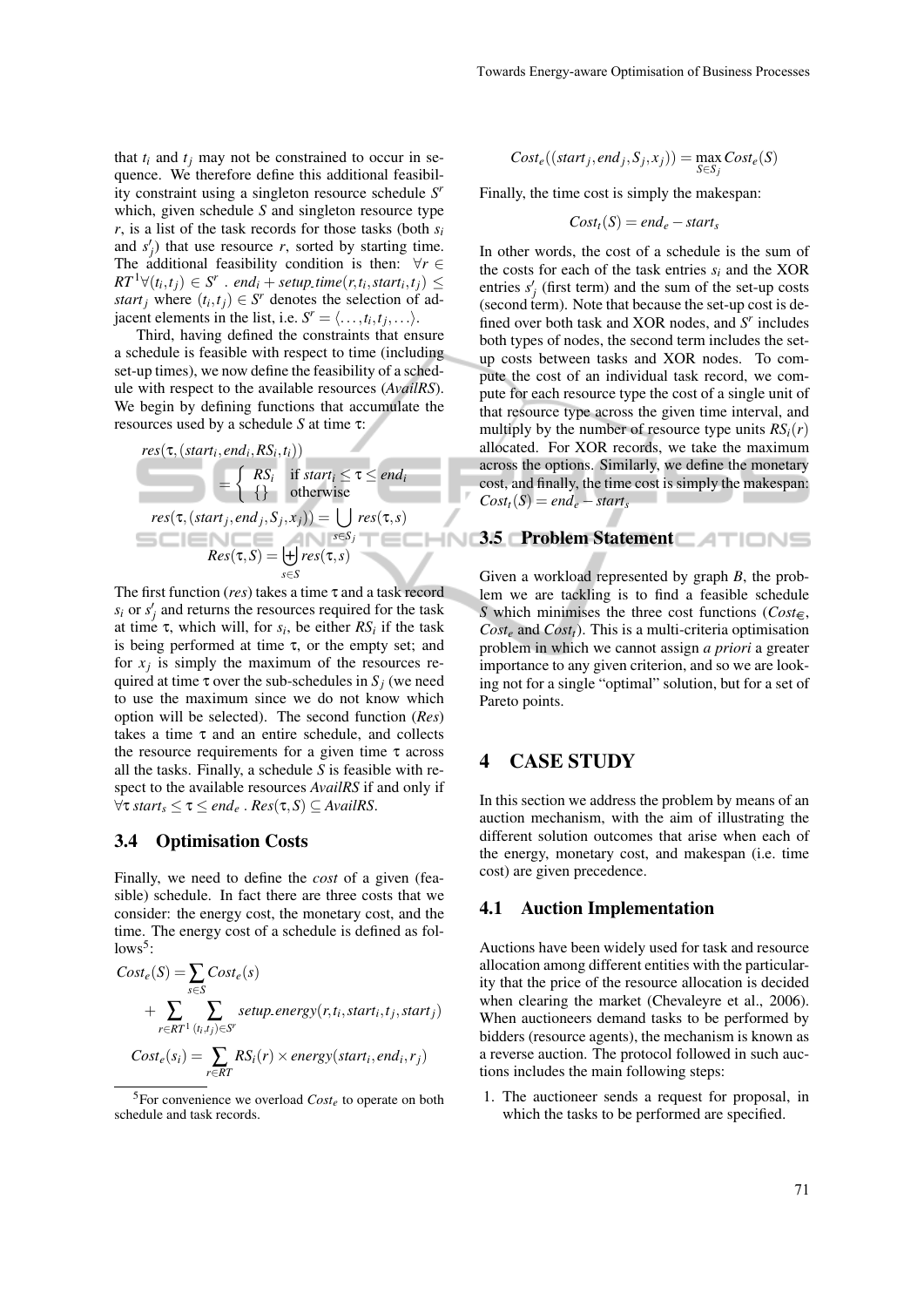- 2. The bidders answer with some offers.
- 3. The auctioneer decides the set of winner bids.
- 4. The auctioneer acknowledges the winner bidders.
- 5. The bidders commit the time to perform the tasks.
- 6. After the tasks have been performed, bidders send the auctioneer a "done" message that enacts the last step.
- 7. The auctioneer pays for the activity performed by the resources.

To apply an auction mechanism to our problem there are several choices to be made when designing the auction.

First, there is the choice of when the allocation of resources to tasks is performed. Resources can be scheduled in advance or following a dynamic approach, interleaving scheduling and execution of tasks. The latter approach improves the specifications of the tasks to be performed, since the uncertainty about which branch of the XOR node will be followed is cleared before resources are allocated. Due to the fact that we operate on business process instances and during the execution of the business process we may not have a sufficient amount of time to perform the scheduling, we are interested in solutions where we conduct scheduling ahead of time and booking of resources is done in advance. This approach requires us to consider overlapping resource allocation across tasks that belong to separate exclusive-or paths of the business process graph.

Second, we can perform a single auction with all of the tasks involved in a business process, or we can proceed with a sequential process, auctioning a task at a time. The latter case is useful if we can obtain a more precise picture of the requirements and constraints of a task once the preceding tasks have been allocated, as in the work of Collins and Gini (2009). However, the presence of XOR and parallel (AND) branches introduces uncertainty on which tasks should be allocated first. Thus we follow the first approach: scheduling all of the tasks in a single auction.

Third, given the set of tasks to be performed, bidders can provide bids on bundles of tasks so that the resulting mechanism is a combinatorial auction. Moreover, bidding on bundles enables the resource to express that the assignment of two (or more) consecutive tasks can improve cost, for example, to reduce the transport cost of moving some resource to a given place where the tasks should be performed (setup costs).

Fourth, there is a single winner determination problem (WDP) to be solved. The solution of the WDP includes the allocation of both start time and



Figure 1: Business process example.

resources, for each of the tasks of a business process, taking into account the constraints specified in the problem formulation. Moreover, and thanks to the explicit definition of resource bundle alternatives associated to each task ( $need(t_i)$ ), the winner determination algorithm decides upon a single bundle for a task based on the bids provided. From this point of view, the auction model is a combinatorial auction, since the auctioneer needs to get all of the resources of an alternative  $(R_i \in \text{need}(t_i))$ , or none of them. Therefore our auction model is two-fold combinatorial: bidders bid for bundles of tasks and auctioneers assign tasks to bundles of resources. This auction model is related to combinatorial exchanges (Parkes et al., 2001).

Steps four to six of the protocol involve resource acceptance and deployment after the allocation has been cleared. We are dealing with a single auction where no other request, outside this auction, is being managed by any resource agents. Thus we do not expect any rejection on behalf of agents. Failures during the tasks' execution are out of the scope of this paper (see the work of Ramchurn et al. (2009) for preventive issues).

We assume that the final step—the payment mechanism—is incentive compatible, so all of the resource agents provide truthful bids (i.e. they do not cheat when bidding).

### 4.2 Results

In this section we provide an auction-based solution for scheduling resources to the instances of the business process given in Figure 1. There are two XOR nodes X1 and X2. X1 decides whether the branch containing T21 or the branch containing T22 will be executed. X2 decides whether the branch containing T31 or the branch containing T32 will be executed. Note that tasks T41 and T42 can be executed concurrently (i.e. there is an AND split and join).

For each task, the bundles of resources (or single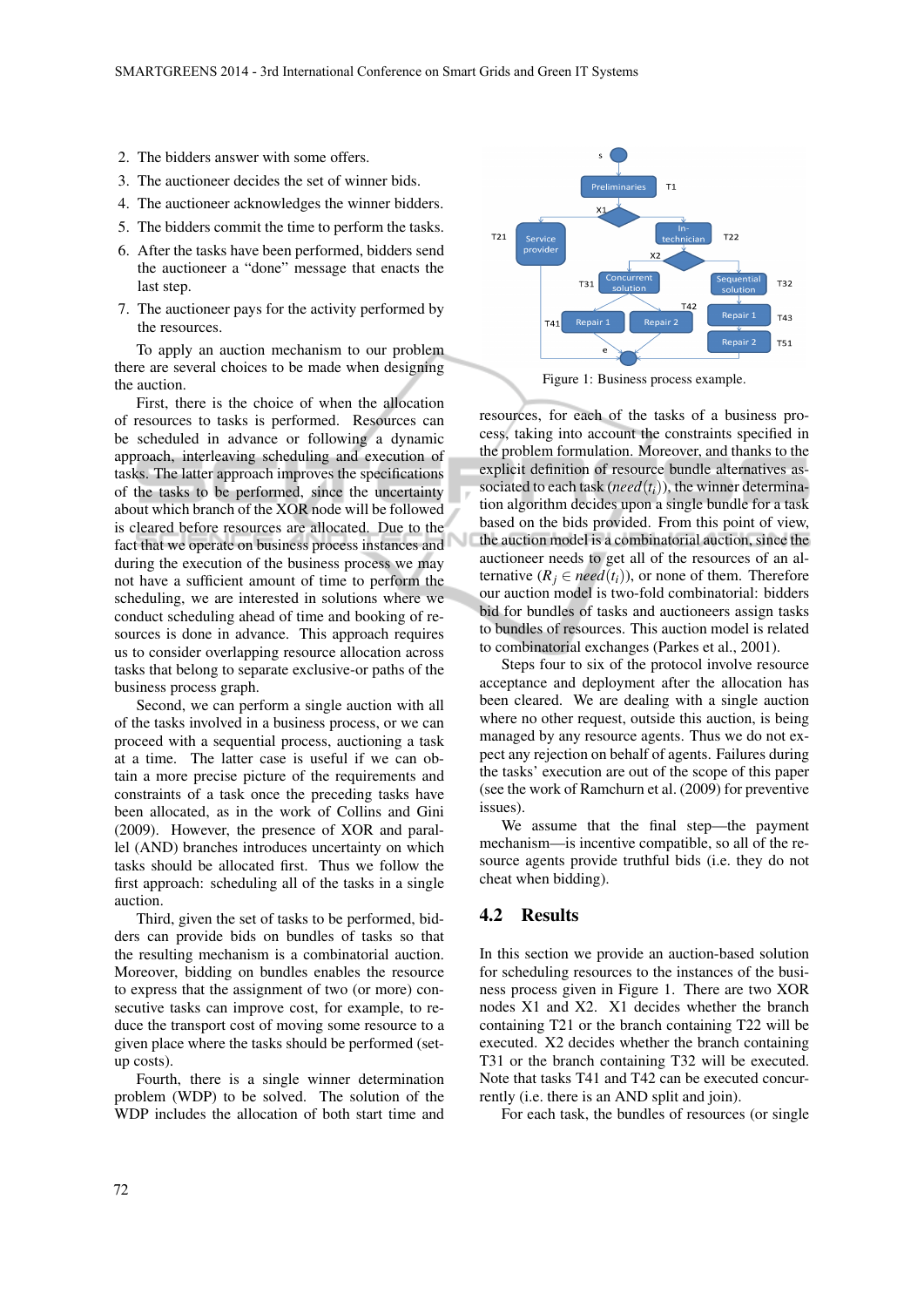Table 1: Resources required by each task.

| Task            | (Resources, Duration)        |
|-----------------|------------------------------|
| T1              | $({R1}, 1)$                  |
| T <sub>21</sub> | $({R2,R1}, 5), ({R2,R3}, 5)$ |
| T <sub>22</sub> | $({R1},1),({R4},1)$          |
| T31             | $({R1},1), ({R4},1)$         |
| T32             | $({R1},1),({R4},1)$          |
| T41             | $({R3},2), ({R4},2)$         |
| T42             | $({R3},3),({R4},3)$          |
| T43             | $({R1},2), ({R4},2)$         |
| <b>T51</b>      | $({R3},1), ({R4},1)$         |

Table 2: Resource costs. Energy is expressed in kWh; money in euros; duration in hours.

| Id             | kWh           | €   | Duration                                      |
|----------------|---------------|-----|-----------------------------------------------|
| R1             |               | 160 | $(T1,1)$ , $(T21,4)$ , $(T22,3)$ , $(T31,2)$  |
|                |               |     | (T32,1), (T43,1)                              |
| R <sub>2</sub> | 10            | 200 | (T21,4)                                       |
| R <sub>3</sub> | 5             | 90  | $(T21,4)$ , $(T41,3)$ , $(T42,4)$ , $(T51,1)$ |
| R <sub>4</sub> | $\mathcal{E}$ | 50  | (T22,1), (T31,1), (T32,2), (T41,3),           |
|                |               |     | $(T42,3)$ , $(T43,4)$ , $(T51,2)$             |
|                |               |     |                                               |

resources) that are capable of performing the task and the expected duration to complete the task (from the auctioneer's perspective) are given in Table 1. For example, task T21 can be performed by two different bundles of resources, {R2,R1} or {R2,R3}. The resource costs (energy costs and monetary costs) are provided in Table 2. Note that the expected duration of tasks from an auctioneer's perspective may or may not correspond to the actual ability of the resource agents (i.e. the resource agents may provide a different duration as a part of their bids and this information is internal to a resource agent). For example, the common information indicates that T21 takes 5 hours regardless of which resource bundle is taken, but the resources themselves indicate that the task actually only takes 4 hours.

We assume that day-ahead hourly prices (i.e. energy costs in kW per hour) are available (see Figure 2). This is similar to the work of Gottwalt et al. (2011). Additionally, we also assume that the resource allocation process starts at 8am.

All the tasks from all of the business process instances are allocated in a single auction. For the business process given in Figure 1, there are 9 tasks for



Figure 2: Day-ahead hourly tariffs.

which resources need to be allocated. They are T1, T21, T22, T31, T32, T41, T42, T43, T51. For each task, a time window is generated according to the duration estimated by the auctioneer (see Table 1) with a slack time of 2 hours. For example, since the schedule begins at 8am and T1 takes 1 hour, the request (T1, [8,11]) is sent to R1.

It should be noted that each agent may receive several requests. Agents process the requests and generate a single bid, which includes the set-up times. We have considered set-up costs in R4 (between T32 and T43, and between T43 and T51) and R3 (between T43 and T51). In all of the cases, the set-up cost consists of an extra monetary, energy and time unit cost.

Once the auctioneer collects all of the bids, the winner is determined. For determining the winner of the auction we consider three different scenarios. These three scenarios consider three attributes: the energy cost, the monetary cost and the makespan. However, the relative importance of these attributes differs in each of the scenarios.

Energy wins: the bid with the cheapest energy cost is selected. In case of a tie between energy costs, the one with the cheapest monetary cost will be preferred. Again if there is a tie, the makespan will be considered.

Money wins: the bid with the cheapest monetary cost is selected. In case of ties (the same monetary costs), energy costs will be considered for comparison. If there is a tie in energy costs, makespan will be considered.

Makespan wins: the bid with the shortest makespan is selected. In case of a tie, the cheapest energy cost is considered. If there is a tie between energy costs, the cheapest monetary cost is considered. We consider the makespan with the starting time that is closest to the earliest starting time of the activities scheduled for a given day (i.e. 8am in our case).

We note that six different scenarios can be considered for a combination of three attributes. In this paper we compare three scenarios, and we believe these scenarios are sufficient to show the consequences of using energy costs in resource allocation in business processes.

The resultant resource allocations at the end of the auction process for each of the scenarios are shown in Figure 3. Note that a resource agent can have overlapping bookings, because of the XOR nodes. The overbooking of an agent is represented as different horizontal bars in Figure 3. For example, R1 has three bookings (R1.1, R1.2 and R1.3). Note that the booking R1.1 overlaps with the other two. However, these bookings are for the tasks in XOR nodes, so these would not result in a conflicting situation at run-time,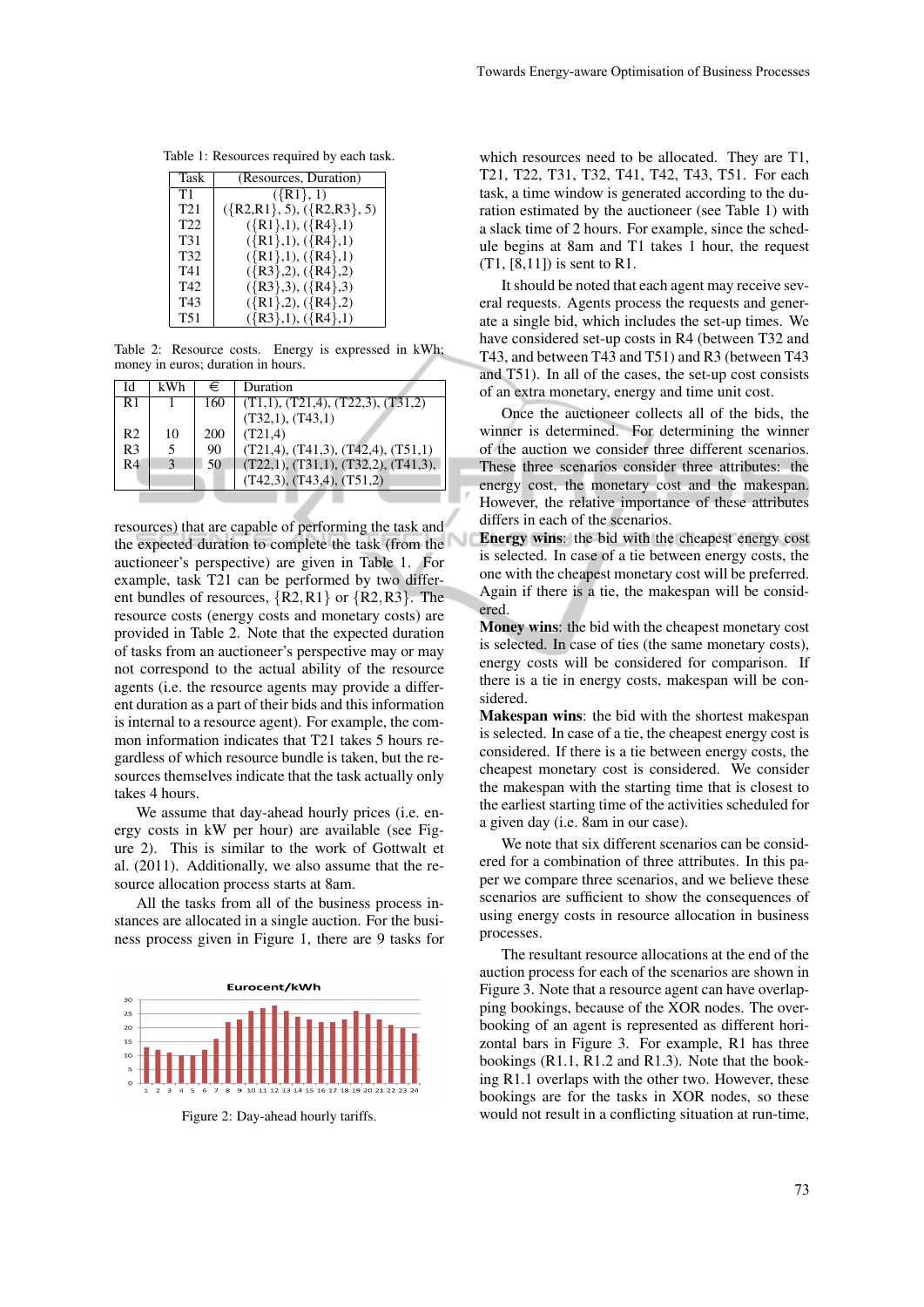

Figure 3: Resource assignment. Top: Energy wins scenario. Centre: Money wins scenario. Bottom: Makespan wins scenario.

since only one of the options of the XOR node would actually be required to be executed, i.e. if task T21 is performed, then the other tasks that R1 is allocated to (T31, T32, and T43) will not be performed.

If we look at T21, we see how the bundles are allocated differently in each of the scenarios. In the energy priority scenario (top of Figure 3) T21 is assigned to  $R1$  and  $R2$  (at time 11), in the monetary priority scenario T21 is assigned to R2 and R3 (also at time 11), and in the makespan scenario T21 is assigned to R1 and R3 again, but at time 9. In the figure, it is possible to observe how parallel branches (tasks T41 and T42) do not need to be executed at the same time. Finally, note that set-up costs have only been considered in the energy and makespan scenarios, when sequencing tasks T32 and T43 in R1.

To quantify the results obtained, we have measured the worst (max) and best (min) cost on each scenario. We have a range of possible costs for each scenario because of the uncertainty associated with XOR

Table 3: Comparison of three scenarios ( $Cost_e$  and  $Cost\in$ are in Euros, whereas *Costt* is in hours).

|                | Scenario 1 | Scenario 2 | Scenario 3 |
|----------------|------------|------------|------------|
|                | Energy     | Money      | Makespan   |
| Max $Cost_e$   | 11.58      | 15.38      | 12.28      |
| Min $Cost_e$   | 2.84       | 3.97       | 3.02       |
| Max $Cost \in$ | 1760.00    | 1320.00    | 1760.00    |
| Min Cost $\in$ | 780.00     | 560.00     | 780.00     |
| Max $Cost_t$   | 8.00       | 8.00       | 6.00       |
| Min $Cost_t$   | 7.00       | 8.00       | 5.00       |

nodes: we don't know in advance which branch will be taken. The results obtained are shown in Table 3. If we compare the worst case energy costs between scenarios 1 and 2, the energy cost in scenario 2 is 33% more than scenario 1 (11.58 vs. 15.38). The monetary cost in scenario 1 is 33.3% more than in scenario 2 (1760 vs. 1320). In the best case monetary cost scenario, the difference in monetary cost between scenarios 1 and 2 increases to 39% (780 vs. 560). However, in this case scenario 1 has a lower makespan than scenario 2. Money and energy are moving in different scales (hundreds versus tens). However, with our experiments we are showing how the resource selection changes the energy costs. In other scenarios, energy could be more expensive.

In the makespan scenario (scenario 3), the monetary cost is the same as in scenario 1, however, the energy cost increases by 6% both in the best and worst case scenarios when compared to scenario 1. It should be noted that resources are more idle in scenario 1 than scenario 2 (worst case make span of 8 vs. 6).

The results presented in Table 3 show three whatif scenarios modelled, which can be valuable for decision makers (e.g. managers of the business processes). They can use this information to consider trade-offs between alternatives. For example, a manager currently employing the makespan strategy (scenario 3), can now consider the trade-off in moving towards a scenario where energy costs are minimised (i.e. scenario 1).

# 5 DISCUSSION AND FUTURE **WORK**

This paper presents an approach that considers energy as one of the attributes for optimising resource allocations in business processes. Towards that end, this paper presents the problem formalisation and discusses an auction mechanism that can be employed. One of the key contributions of this paper is the consideration of time-dependent energy costs as a part of scheduling and resource allocation, which has not been pre